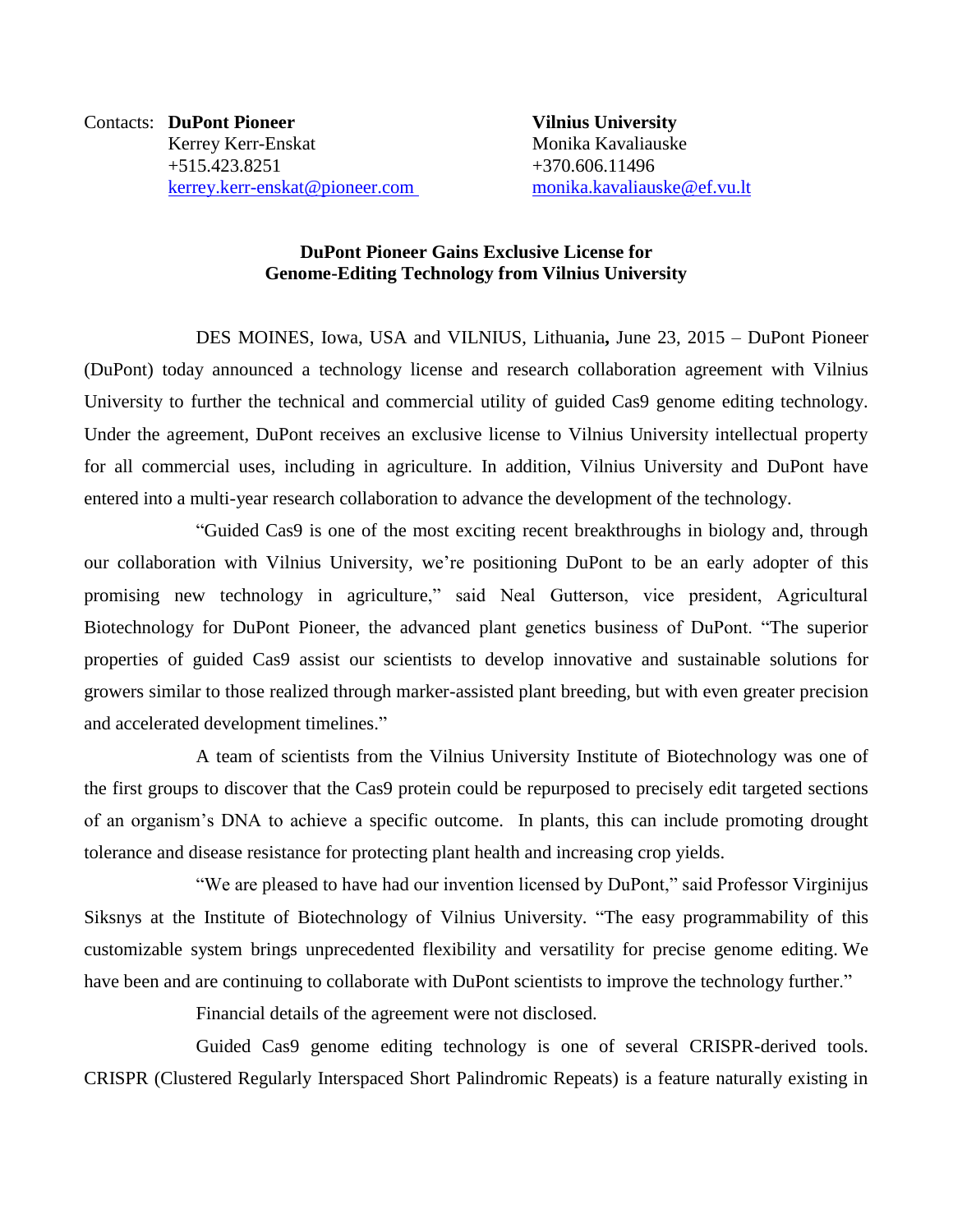bacteria. The guided Cas9 technology used for genome editing differs from the natural CRISPR process used to identify and immunize bacteria. The DuPont patent portfolio comprises more than 60 patents and patent applications related to the use of CRISPR for bacteria identification and immunization. It also comprises patent applications related to the guided Cas9 genome editing technology.

**Vilnius University** (VU) has been an integral part of European education, scientific and cultural life since its establishment in 1579. VU actively participates in international scientific and academic activities, showing excellence in research and education. For additional information about VU please visit [http://www.vu.lt/en.](http://www.vu.lt/en) The **Institute of Biotechnology** (IBT) at Vilnius University is involved in research and training in the fields of biotechnology and molecular biology and serves as the locomotive of biomedical research in Lithuania. For additional information about IBT please visit <http://www.ibt.lt/en/title.html>

**DuPont Pioneer** is the world's leading developer and supplier of advanced plant genetics, providing high-quality seeds to farmers in more than 90 countries. Pioneer provides agronomic support and services to help increase farmer productivity and profitability and strives to develop sustainable agricultural systems for people everywhere. Science with Service Delivering Success®.

**DuPont** (NYSE: DD) has been bringing world-class science and engineering to the global marketplace in the form of innovative products, materials, and services since 1802. The company believes that by collaborating with customers, governments, NGOs, and thought leaders, we can help find solutions to such global challenges as providing enough healthy food for people everywhere, decreasing dependence on fossil fuels, and protecting life and the environment. For additional information about DuPont and its commitment to inclusive innovation, please visit [www.dupont.com.](http://www.dupont.com/)

**Forward-Looking Statements**: This news release contains forward-looking statements which may be identified by their use of words like "plans," "expects," "will," "believes," "intends," "estimates," "anticipates" or other words of similar meaning. All statements that address expectations or projections about the future, including statements about the company's growth strategy, product development, regulatory approval, market position, anticipated benefits of acquisitions, outcome of contingencies, such as litigation and environmental matters, expenditures and financial results, are forward-looking statements. Forward-looking statements are not guarantees of future performance and are based on certain assumptions and expectations of future events which may not be realized. Forward-looking statements also involve risks and uncertainties, many of which are beyond the company's control. Some of the important factors that could cause the company's actual results to differ materially from those projected in any such forward-looking statements are: fluctuations in energy and raw material prices; failure to develop and market new products and optimally manage product life cycles; ability to respond to market acceptance, rules, regulations and policies affecting products based on biotechnology; significant litigation and environmental matters; failure to appropriately manage process safety and product stewardship issues; changes in laws and regulations or political conditions; global economic and capital markets conditions, such as inflation, interest and currency exchange rates; business or supply disruptions; security threats,